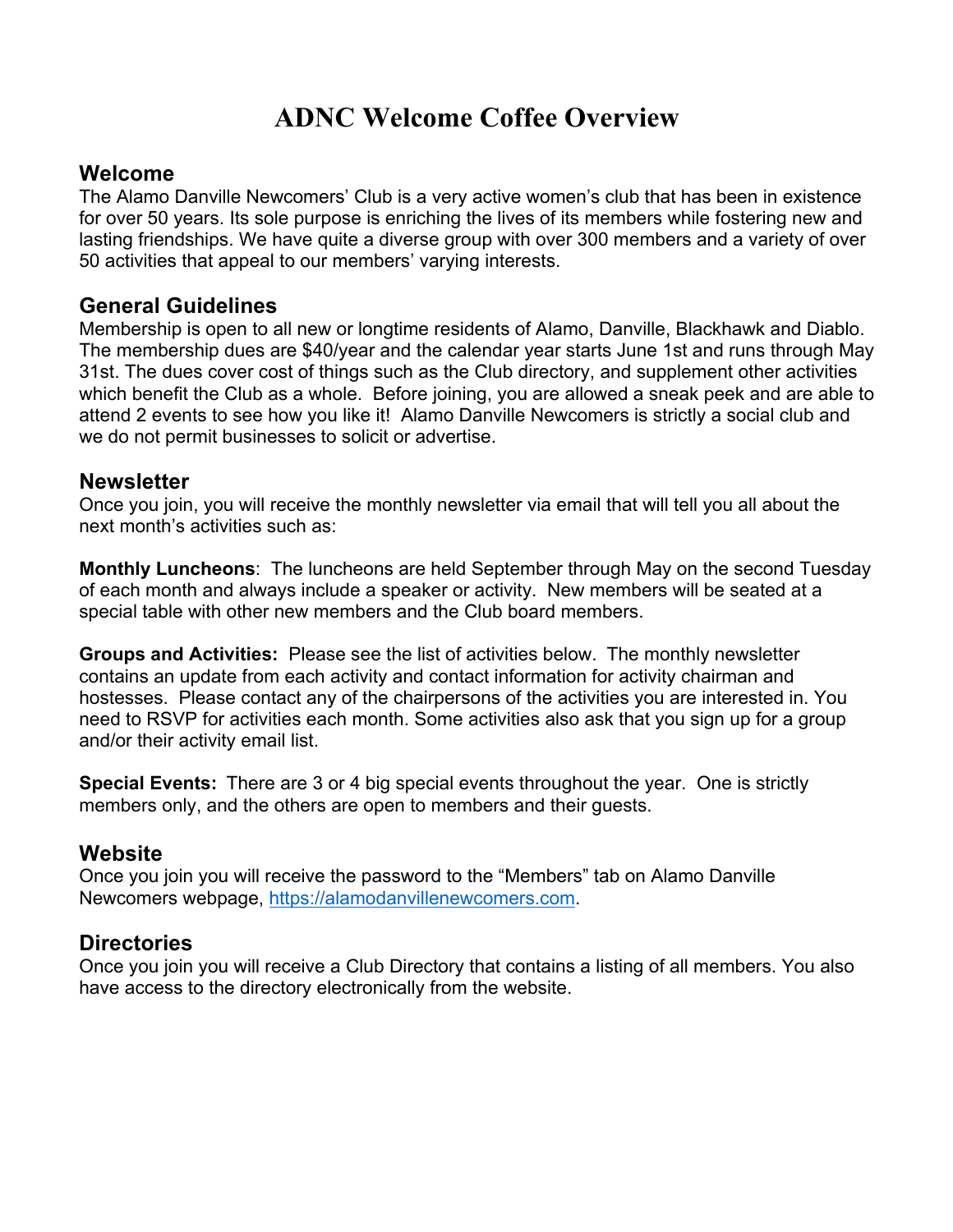## **Alamo Danville Newcomers Activities 2021-2022**

#### **Foodies:**

Dinner for Eight Lunch Bunch Recipe Exchange Cooking and More (1,2) Thirsty Thursday Spirited Socials (1,2,3,4)

#### **Games:**

Bridge - Beginners Bridge - Intermediate Bridge - Couples Bunco 1, 2 **Tripoley** Euchre Game Night Hand & Foot Card Game Mahjong Chinese – Home Play Day, Restaurant Play Mahjong American Mexican Train – Day (1,2,3), Evening (1,2)

### **Friends of the Community:**

Doll Project Food Bank of Contra Costa County Roses S.O.S.

#### **Indoor/Outdoor Activities:**

Bay Area Connection Crafty Chicks (DIY) Golf Group Monday Movie Matinee Sole Sisters Hiking Group Wellabella (Wellness Group 1,2)

#### **Discussion Groups:**

Book Group Foreign & Independent Film Group Great Decisions (1,2,3,4)

#### **FYI**

For Your Information (FYI) Welcome Coffee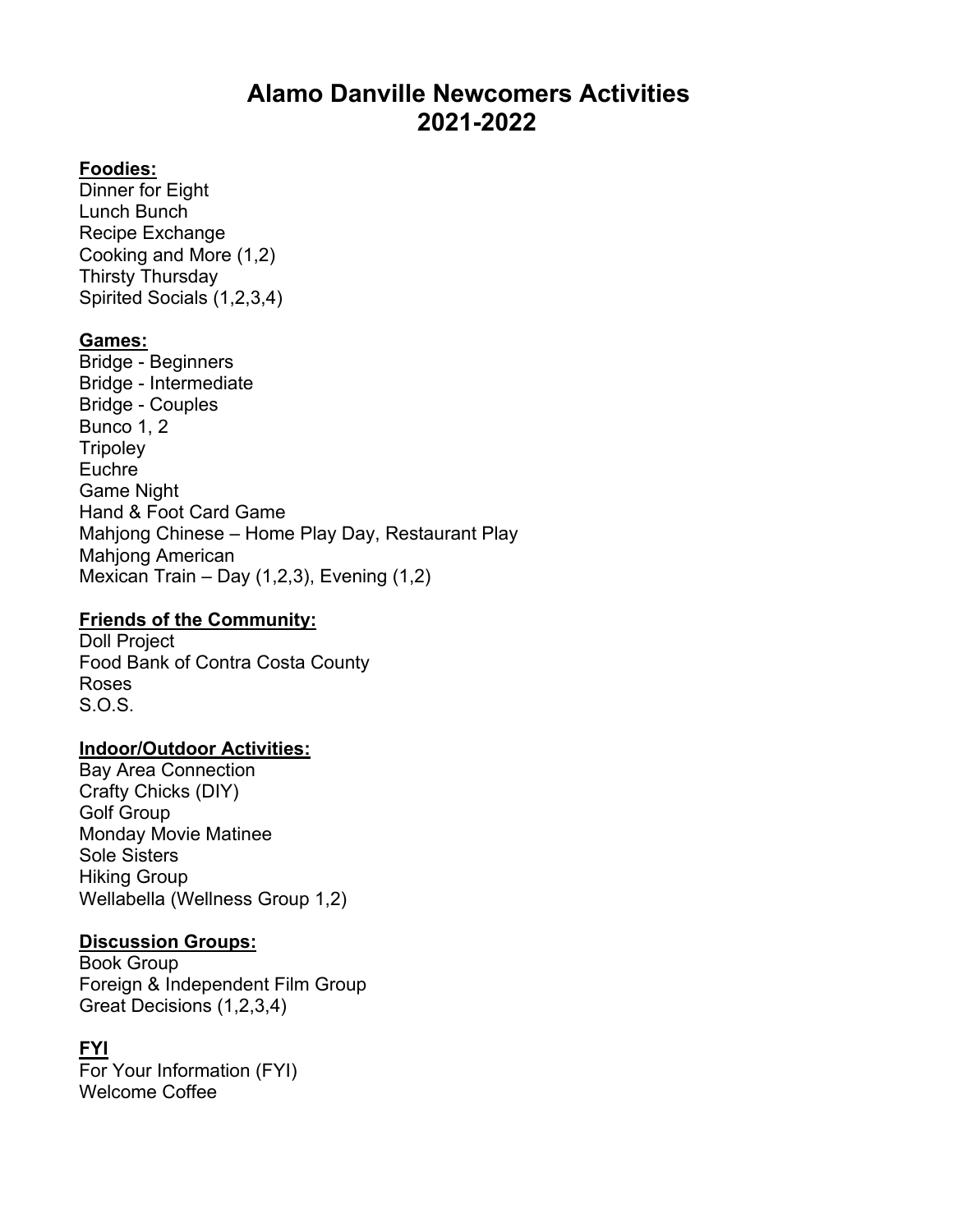# **ADNC ACTIVITIES LIST 2021-2022**

## **FOODIES**

#### **Cooking & More**

This activity was created for women who share the passion of cooking. Members who join Cooking & More sign up to co-host a fun and informative event for group members to learn new cooking skills. The focus is teaching each other new dishes in a home demonstration, tackling a dish together as a group or other group activities related to food. There are endless things we can do. What's your recipe for a fun get-together? Cooking & More has one large group. Please email the organizer to find out if they have openings available or add your name to the waitlist. Names will be contacted in order received if an opening becomes available. Hosts choose one Wednesday per month to hold their event. Location varies.

#### **Dinner for Eight**

This is a couple's dinner party activity on the 2nd Saturday of the month and meets 4 months of the year. A fun way to meet people and enjoy new friendships, good food, and wine. Each couple hosts once in 4 months and rotates through a predetermined schedule of participants. The host couple determines the menu, provides the main course and 2 bottles of wine. Guests are assigned hors d'oeuvres, salad and bread or dessert & 2 bottles of wine. The menu can be casual or gourmet. We always welcome new members as regulars, shared positions or subs. Join now to reserve space on the schedule that begins in October. The more the merrier!

#### **Lunch Bunch**

A "time out" for members to connect in an informal, small group setting while experiencing the unique and diverse restaurants offered throughout the valley. Location announced each month in the Newsletter. Reservations are limited to 16 members with individual check and ordering is directly off the menu. This is held on the  $4<sup>th</sup>$  Friday of the month (excluding December) at 12:30PM to accommodate members attending a Newcomer morning activity.

#### **Recipe Exchange**

We are a group that meets in member's homes. Hostesses pick a theme, provide drinks and how many they can comfortably accommodate. Everyone brings a dish to share along with copies of the recipe. Recipe Exchange gives you the opportunity to spread your favorite recipes to others and get some new ones to try out. This is meant to be low-key; paper plates are ok! We meet on the 3rd Thursday of the month at 12:30. Simply RSVP to the hostess for that month if you would like to join in. This is not a fixed group.

#### **Spirited Socials**

If you enjoy tasting wine & other spirits, learning about new fun things to do and places to go in our area, entertaining and being entertained, and meeting new friends - then this is for you! Spirited Socials is a popular activity where everyone who joins takes a turn planning and hosting a social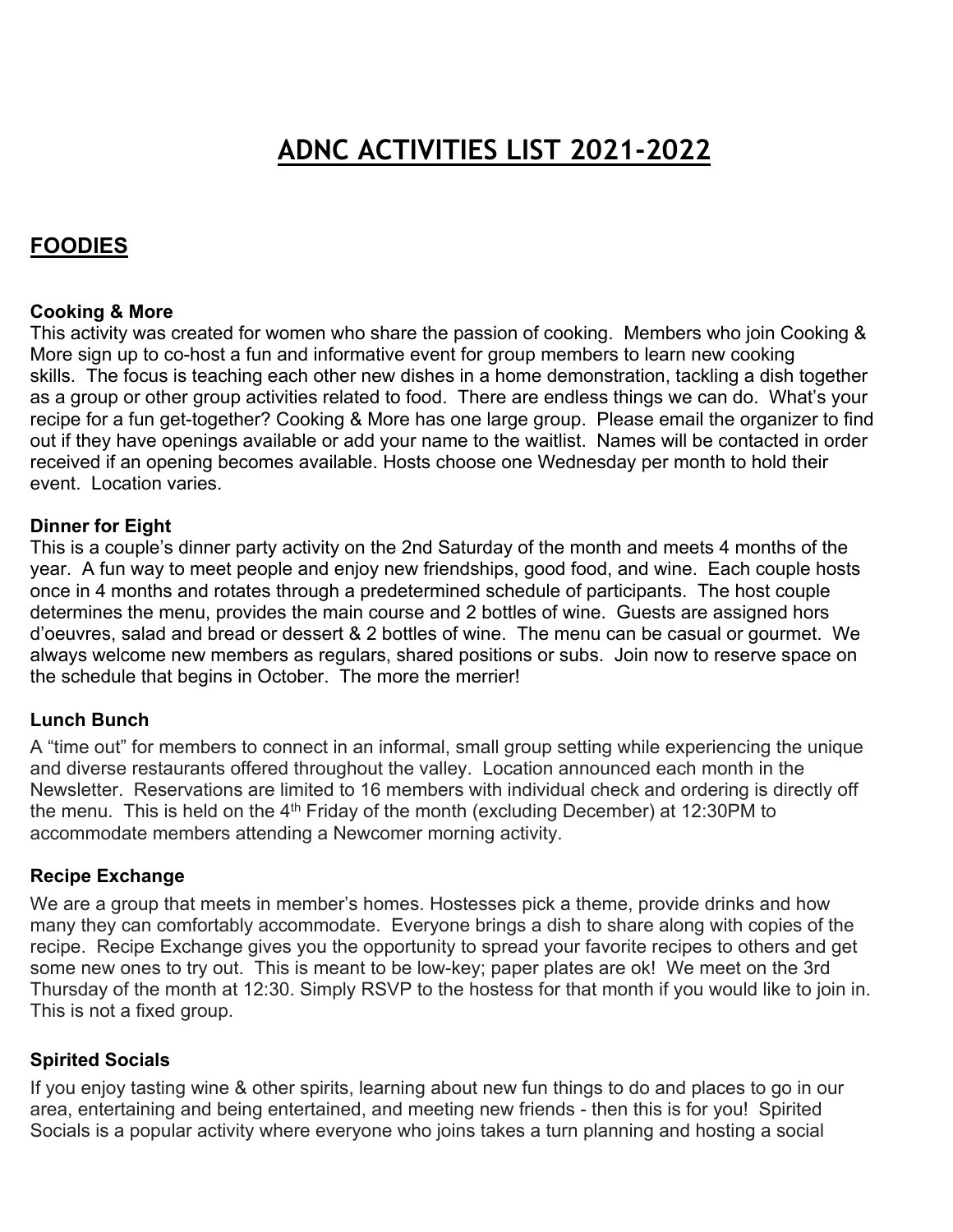gathering that includes some type of adult beverage. You can have it in your home or visit a winery, brewery, or restaurant... Host a Martini tasting, best margarita contest, or Murder Mystery Dinner? You decide! Participants choose their month to host and then just enjoy the rest! Spirited Socials has one waiting list and will call names in order from the waiting list for inclusion in one of the four established groups as openings arise.

#### **Thirsty Thursday**

This is a ladies-only event that meets the first Thursday of every month. It's a fun and informal way of meeting new members and getting together with friends. The time and place will change, so about a week before the event we send out an FYI to the members telling them where we will be having Thirsty Thursday and what time. It's usually 4 to 6pm during happy hour at restaurants in the local area. Due to the large turnout, we usually get (around 25 or so), we ask the members to RSVP to let us know if they will be attending.

## **GAMES**

#### **Bridge – Beginners**

Did you recently start playing Bridge? Or have you been away from Bridge for a while, and want to start playing again? Please join us for fun and interactive play! We are a group of beginning players who have taken at least one class, and/or recently returned to bridge. We know the basics of point count, bidding, play of hand and basic conventions. We play the first and third Tuesday of the month at 2:00 p.m. Hosting rotates among the group members.

#### **Bridge – Intermediate**

If you've been playing bridge for a couple of years, consider joining our group of intermediate players. You should be familiar and comfortable with basic bridge play and conventions but also more advanced conventions including pre-emptive bidding, takeout and negative doubles, cue bidding, Michael's cue bid, slam bidding, No Trump interference, Unusual Notrump, and Jacoby 2NT. We play the first and third Thursday of each month at 2:00 p.m. Hosting rotates among the group members.

#### **Bridge – Couples**

Join us for a friendly game of bridge and bring a hearty hors d'oeuvre. Beverage and dessert will be provided by the hostess. We usually play on the third Saturday of the month and welcome all interested couples.

#### **Bunco**

Bunco is a fun, social dice game that is very easy to learn. Are you interested in being in a fun, social group? Do you enjoy playing easy games with friends? Then Bunco is for you! Currently, we have two regular groups of 12 players: Group 1 plays on the first Wednesday of the month at 6:30, and Group 2 plays on the second Thursday of the month at 6:30.

#### **Euchre**

Euchre is a card game using the cards 9 through Ace. In this card game jacks are higher than aces. Each player is dealt 5 cards. There is a bidding process which includes one card face up. If you get the bid the dealer gets to pick up the card and discard one from her hand. You always have a partner who can help you make your bid. We are a fun group that meets the second and fourth Wednesday of the month from 1:00 to 4:00. We welcome new players and are happy to teach all interested Newcomers this fun Midwestern card game. General knowledge of card play is helpful.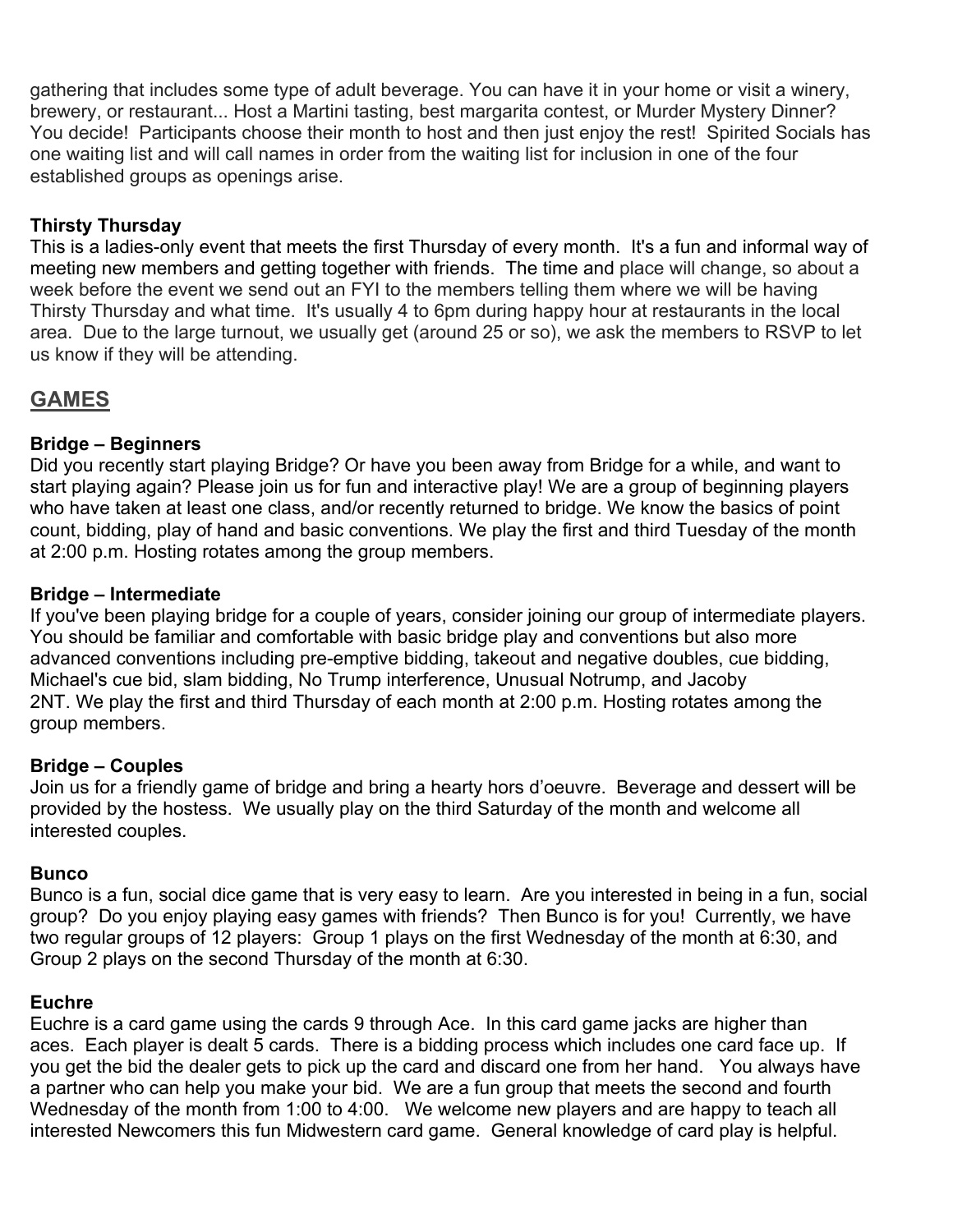#### **Game Night**

Bring your hubby, significant other, or just bring yourself to play games with us. We play a variety of games, host/hostesses' choice. Couples and singles are all welcome. Games are easy to learn and it's good to give your brain some exercise too! We rotate the host duties between all of our members. We meet the third Wednesday from 6-9pm. Everyone brings a hearty appetizer to share and whatever drink they choose for themselves; wine, beer, soda. Host/hostess provides dessert & coffee/tea. Come on out and make some new friends, have some laughs and exercise your brain!

#### **Hand and Foot**

Hand & Foot is a card game similar to Canasta, but a whole lot more fun! It is easy to learn and we all love to teach new players. This is a fun group of ladies and we have a grand time! We meet the third Thursday of each month at 1pm. We rotate the hostess duties each month between all of our members. The hostess provides some snacks and/or dessert along with some coffee and tea.

#### **Mahjong - American**

If you have a current American Mahjong League card, a purse full of quarters, nickels and dimes, and are a seasoned or new player, join us twice a month for some fun, social play. Games are on the first and second Friday of the month from 1:00 to 3:00pm. We have a core group of fourteen who are required to take a turn hosting and a list of alternates. Please sign up to be on the mailing list.

#### **Mahjong – Chinese (Home - Daytime)**

We play the Chinese version of Mahjong. It is easy to learn, we can teach you quickly and we are a friendly group. New members and beginners are welcome at any time. We play the 3rd Friday of every month, 12:30-3pm, and rotate hosting in members' homes.

#### **Mahjong – Chinese (Restaurant)**

It's great fun, and our game is low key and noncompetitive. We play the 2nd and 4th Monday of the month at Bagel Street Cafe in Alamo. We gather at 10 am, take a lunchbreak at 11:30am and begin play again around 1:30pm. New players are encouraged to come. We're happy to give instruction.

#### **Mexican Train (Evening)**

Are you interested in playing the domino game of Mexican Train? This activity is open to singles and couples. You do not have to know how to play - we will teach you. It is very easy and so much fun! We currently have two groups. We meet on the first Friday of the month at 6:00pm and the other group meets on the fourth Saturday of the month at 6:30pm. We play in the homes of Mexican Train Players and everyone takes a turn hosting. Players bring a hearty appetizer and beverage of choice. The host provides dessert. Please join us for a fun evening.

#### **Mexican Train (Daytime)**

All aboard for Mexican train daytime! Are you interested in playing the domino game of Mexican Train? You do not have to know how to play - we will teach you. We currently have three regular groups of 12 players. We play on the third Wednesday of the month from 1:00-3:00pm and one group plays on the fourth Tuesday of the month from 1:00-3:00pm. Contact the organizers if you are interested in joining the waitlist, starting another group, or being on the sub list.

#### **Tripoley**

Ladies, do you like to play cards and chat? If so, come join us for a fun day playing Tripoley. You don't need to know how to play. Just bring a brown bag lunch and about \$3 in pennies. The hostess will provide drinks and dessert. We play the 3rd Tuesday of every month at someone's home. We start play at 10:00am, break for lunch, and usually play until 2:00pm.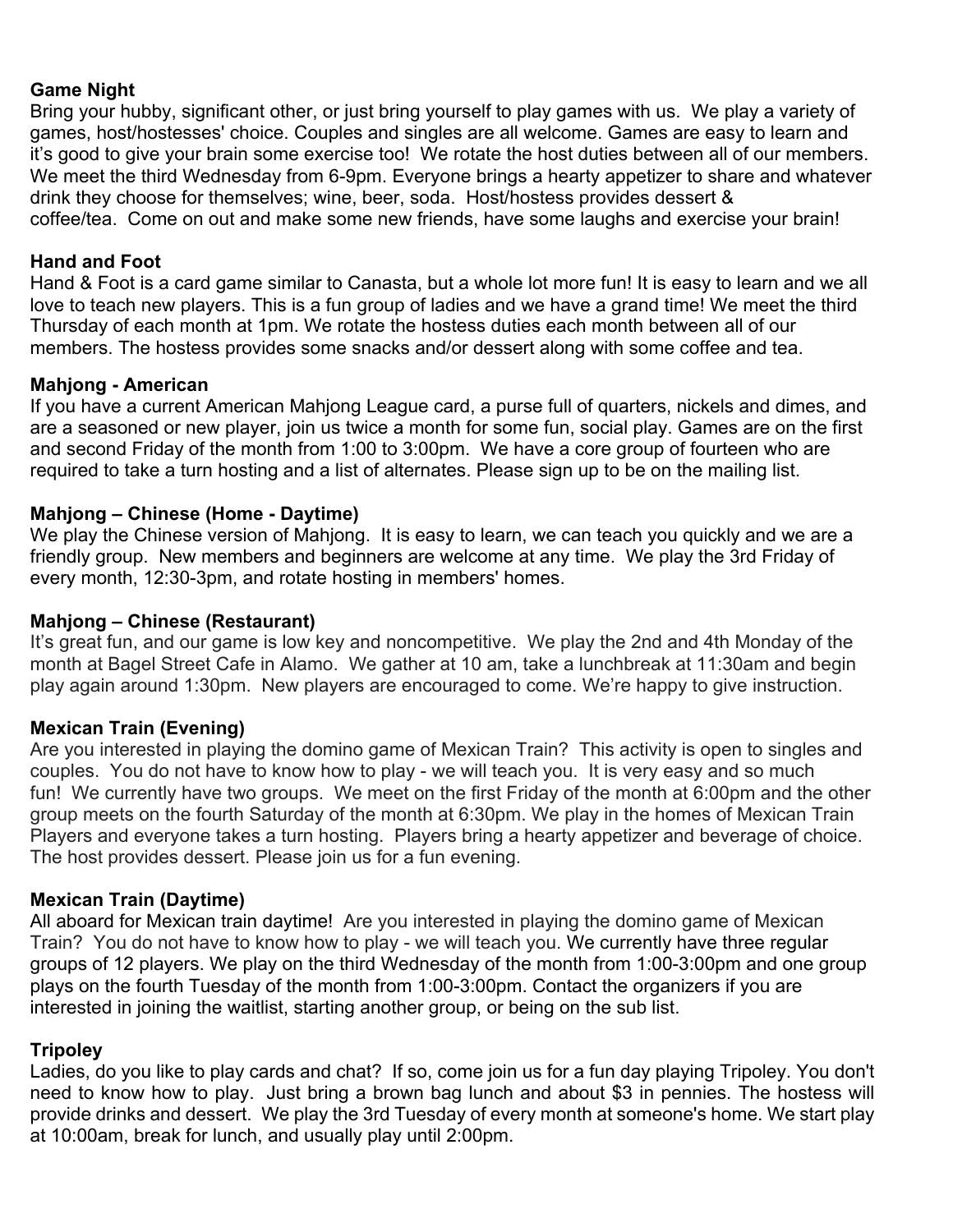## **INDOOR/OUTDOOR ACTIVITIES**

#### **Bay Area Connection**

This is a fun group that meets once a month and does various outings around the Bay Area. These are activities that take you into San Francisco, Oakland, and other parts of the Bay Area to see something interesting or for a special event. Activities done in the past include walking tours, chocolate factory make & take, double-decker bus tour in SF, Amazon warehouse tour, and an outing to 'Beach Blanket Babylon". Simply RSVP if you are interested in the planned activity for that month, sometimes there is a limit to the numbers of people who can attend so RSVP quickly!

#### **Crafty Chicks**

We are a group that meets to do various craft projects together. We will be hosting several new learning experiences with hands-on workshops and events. We believe that time and passion are the most valuable assets in our lives. Our goal is to spend more time doing what we love with like-minded people. Days and times vary. We will meet every other month.

#### **Golf – Group Play**

If you would like to meet other friendly ladies who enjoy the game, come join us. We welcome all skill levels (but need to have some lessons). The group emphasizes fun, camaraderie, support and meeting other ladies who enjoy the game. We meet twice a month for casual play. The first Monday of the month is morning play 9 hole at Canyon Lakes San Ramon. Stay for coffee or lunch afterward. The third Monday, morning play is 9 or 18 holes at Dublin Ranch. Members rotate as hostess, who schedules the tee times. Tee times are preset for the year by the chair. Hostess need to confirm tee times, sent out via email to the members and work out with club golf shop to confirm.

#### **Hiking**

The hiking group meets twice a month, 2nd Wednesday and the 4th Thursday of the month depending on who is leading. The strength of the hikes will depend on the leader. We won't let anyone fall behind. Dogs are welcome depending on location. Our hikes are typically in the local hills and valleys and are between 4-6 miles long with 500-1000 ft. in elevation changes. Specific hike details are sent to the hiking group regarding the exact meeting location about a week prior to each hike. Please email the organizer if you would like to join the group.

#### **Monday Movie Matinee**

Love to go to the movies? Then join us for a matinee on the 4th Monday of each month, usually for the first showing of the day. We sometimes have the movie theater to ourselves! We will choose a movie a few days before and send out an email letting you know time and location. After the movie, we often have lunch and discuss the movie.

#### **Sole Sisters**

Sole Sisters is a walking group that meets every Monday morning, near the railroad car in the Lunardi's parking in Danville. We walk three miles to Alamo and three back, occasionally doing a different walk. Emphasis is exercise and conversation.

#### **Wellabellas**

Wellabellas is an activity for gal pals supporting one another in their wellness endeavors of living a fit & fab lifestyle. Ladies will sign up to partner with another Wellabella once during the year to host a mind & body event the last week of the month. Hosts will plan an activity or learning opportunity for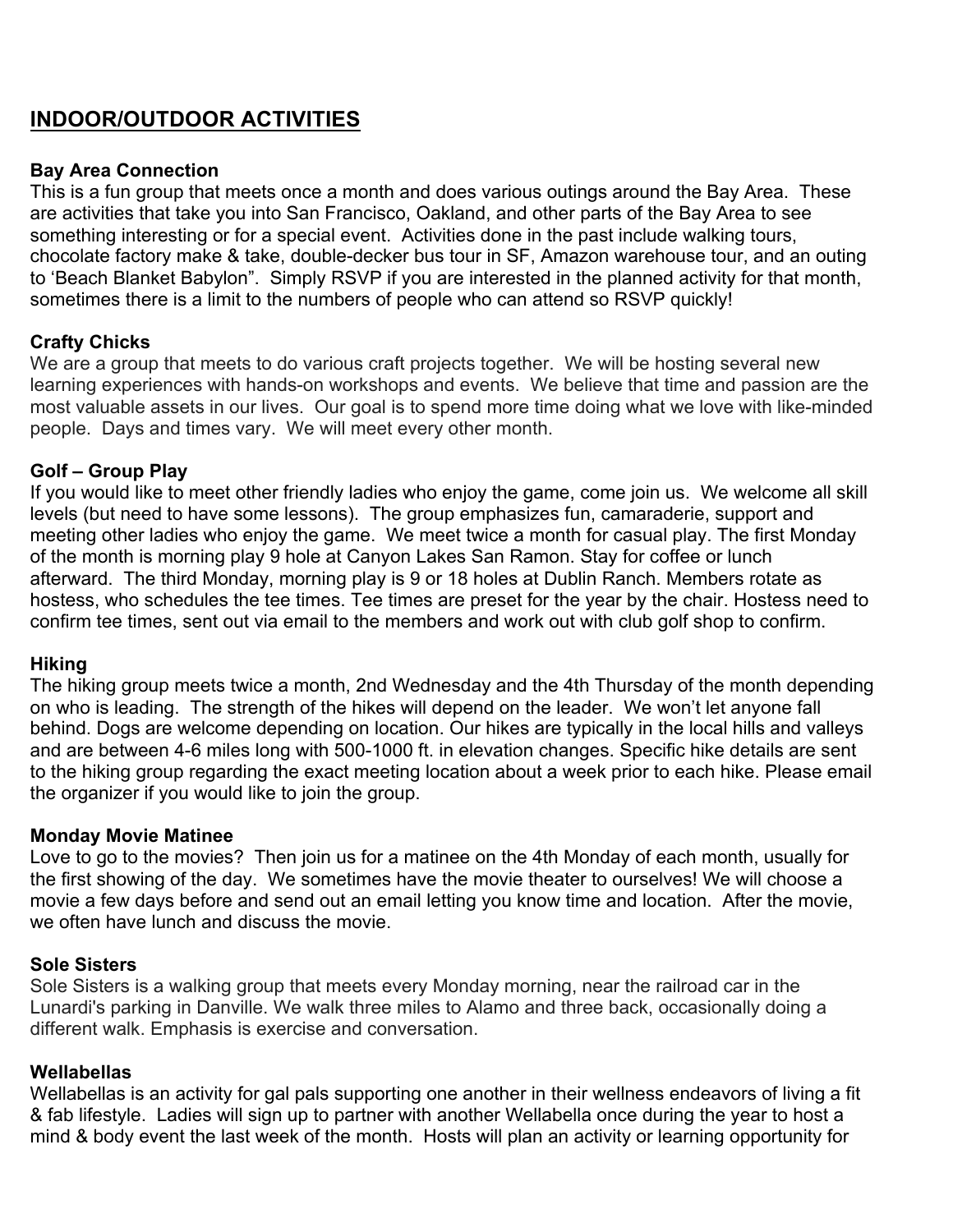members to experience at home or at a venue's facility. The possibilities are numerous…healthful cooking class, yoga, body boot camp, health fair, diet & nutrition lecture, spa day, dance class… you decide with the help of your partner and your sister Wellabellas! So, join the movement. Become a Wellabella and exercise your mind & body with like-minded gal pals. We meet the last week of every other month at various locations to be determined.

## **DISCUSSION GROUPS**

#### **Book Group**

Book Group is a very friendly, low-key get-together for the purpose of discussing pre-chosen books. We read mostly fiction and can include non-fiction, biography and short stories. We meet at one another's homes monthly including during the summer, to share our reading experiences. In December we include a holiday book exchange with our meeting. Book Group meets on the 3<sup>rd</sup> Friday of each month. The meetings start at 10 a.m. and end by noon. The hostess provides the coffee, tea and juice and light refreshments are provided by another member.

#### **Foreign & Independent Films**

Attention all foreign and independent film lovers!! We attend a foreign film, usually each month, and usually at the Orinda Theater. We have lunch first then attend the 12:30 - 1:00 p.m. showing. Sometimes we will venture into Berkeley if something looks good. Contact the organizer to be put on the email reminder list. The day varies depending on the week the film is shown. The organizer sends an e-mail as movies are scheduled.

#### **Great Decisions**

"Great Decisions is the name shared by a program and a publication of the Foreign Policy Association (FPA). Published annually, the Great Decisions briefing book highlights eight of the most thoughtprovoking foreign policy challenges facing Americans. Today, Great Decisions provides background information, current data and policy options for each of the eight issues and serves as the focal text for discussion groups. Our meetings, at rotating members' homes, are where we view a video discussing that month's topic. We then have a low-key discussion about possible foreign policy challenges/solutions. We listen to all points of view. Our number one goal is to raise our awareness about foreign policy decisions. The briefing books and video are ordered in October. Cost is approximately \$25.00. Groups begin in January. We are hoping to form a new group (group 5) with one or two leaders. Please sign up today. Groups 1, 2, and 3 meet on the 4th Friday of the month, from 10am to 12 noon at different members' homes. Group 4 meets on a Tuesday. There is a limit of approximately 20 members per group.

## **FRIENDS OF THE COMMUNITY**

#### **Doll Project**

We get together once a month to make dolls and quilts which are donated to the UCSF Children's Hospital in Oakland. Help is needed cutting, stuffing, sewing and dressing the dolls. Sewing skills are not necessary. Come, join us for all or part of the day. Bring a bag lunch if you wish. Brownies are provided! We meet on the 4th Wednesday of the month from 10am to 1pm.